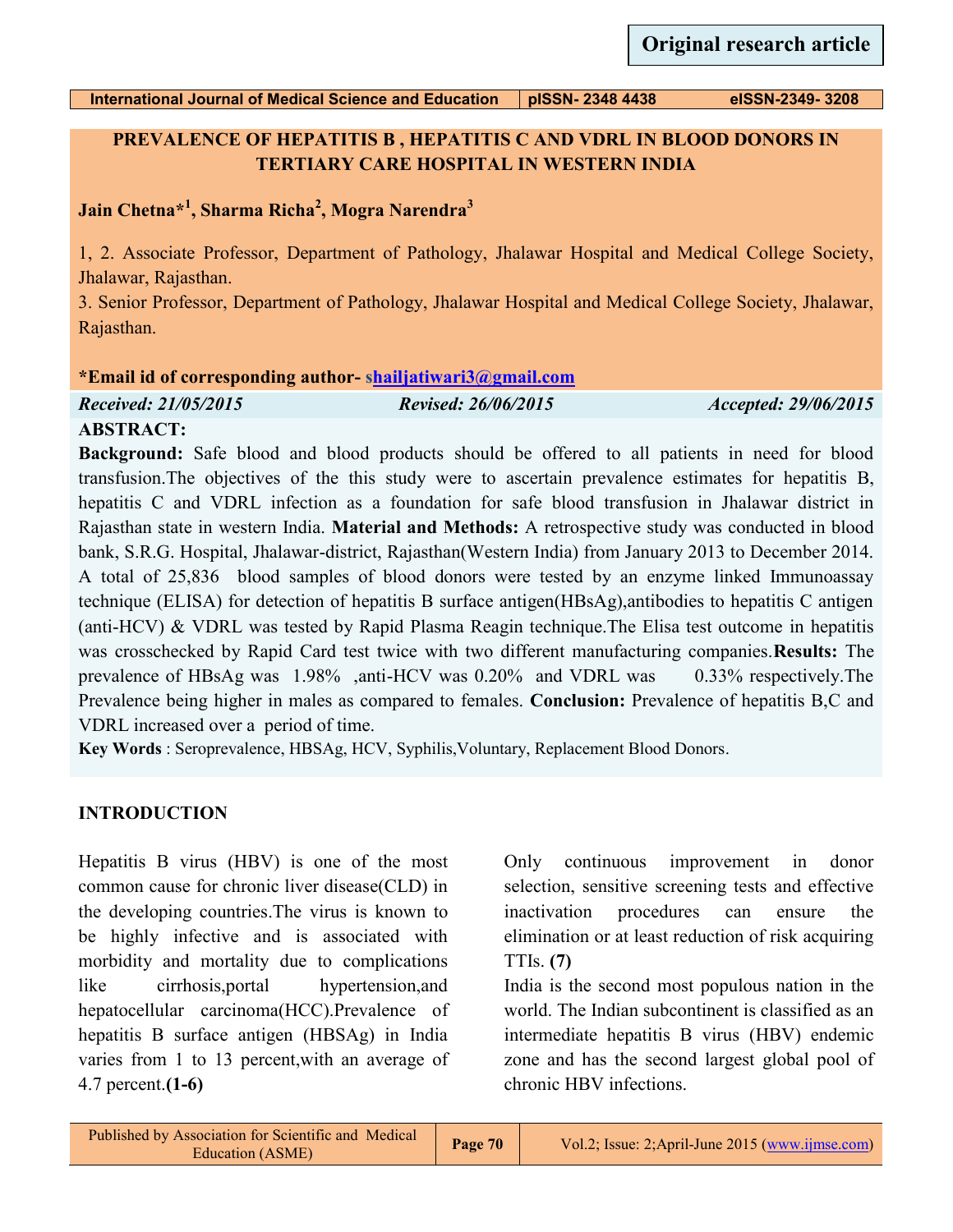A study by Pahuja et al in 2007 discovered disquieting high seroprevalence of HBSAg, anti-HCV (2.23%,0.6% respectively) among blood donors of a metropolitan city like Delhi.**(8)**

We report the seroprevalence of hepatitis B(HBV),hepatitis C (HCV) and VDRL over a period of 2 years from January 2013 to December 2014 in a tertiary care hospital based study.

## **MATERIAL AND METHODS**

Duration of study was from January 2013 to December 2014. All blood donors ( including voluntary and replacement blood donors) coming to donate blood either at blood bank, S.R.G. Hospital, Jhalawar (Rajasthan) as well as at various blood donation drives organized by blood bank were included in this study.

25,836 serum samples from Replacement and Voluntary donors were tested for prevalence of markers for TTIs viz. HBsAg, HCV and RPR for Syphilis.

Hepatitis B surface antigen (HBsAg) was tested by 3rd generation ELISA, Hepatitis C virus was tested by 3rd generation ELISA methods using NACO approved commercially available kits. Screening for syphilis was done by Rapid Plasma Reagin (RPR) method.

Donors were selected by taking complete history, clinical examination ( strictly following donor's selection criteria) to eliminate professional donors and including donors who gave voluntary written consent for screening of their blood for TTIs. A detailed pre-donation questionnaire was included in donor registration form. Information regarding risk factors like history of surgery, previous illness, hospitalization, blood transfusion, occupation, high risk behaviour and tattoo marks was collected. All the reactive samples were repeat tested before labeling them seropositive and respective blood units were discarded as per standard protocols.

## **RESULTS**

A total of 25,836 apparently healthy adult donors were screened during the study period. Among them 17,938(69.4%) were voluntary blood donors and 7,898 (30.5%) were replacement donors. Table 1 shows the gender distribution in both donor groups.

The disturbing trend here is a gradual and steady increase in the positivity rate of HBsAg, HCV and RPR in blood donors from year 2013 to 2014.This might be reflective of asymptomatic cases of Hepatitis B in the society and may need attention from health authorities and may be reflective of changing life style and more open social norms even.

The seroprevalence of HBV, HCV and syphilis was found to be 0.95%,0.11% and 0.14% respectively in voluntary blood donors as against the figures of 0.99%,0.19% and 0.15% being the seroprevalence of HBV,HCV and syphilis in replacement donors.

Females comprised of only 18% in voluntary blood donor group and 16% in replacement blood donor group. Hence male and female donors of both groups were included to find out % seroprevalence of TTIs for the purpose of valid and meaningful statistical analysis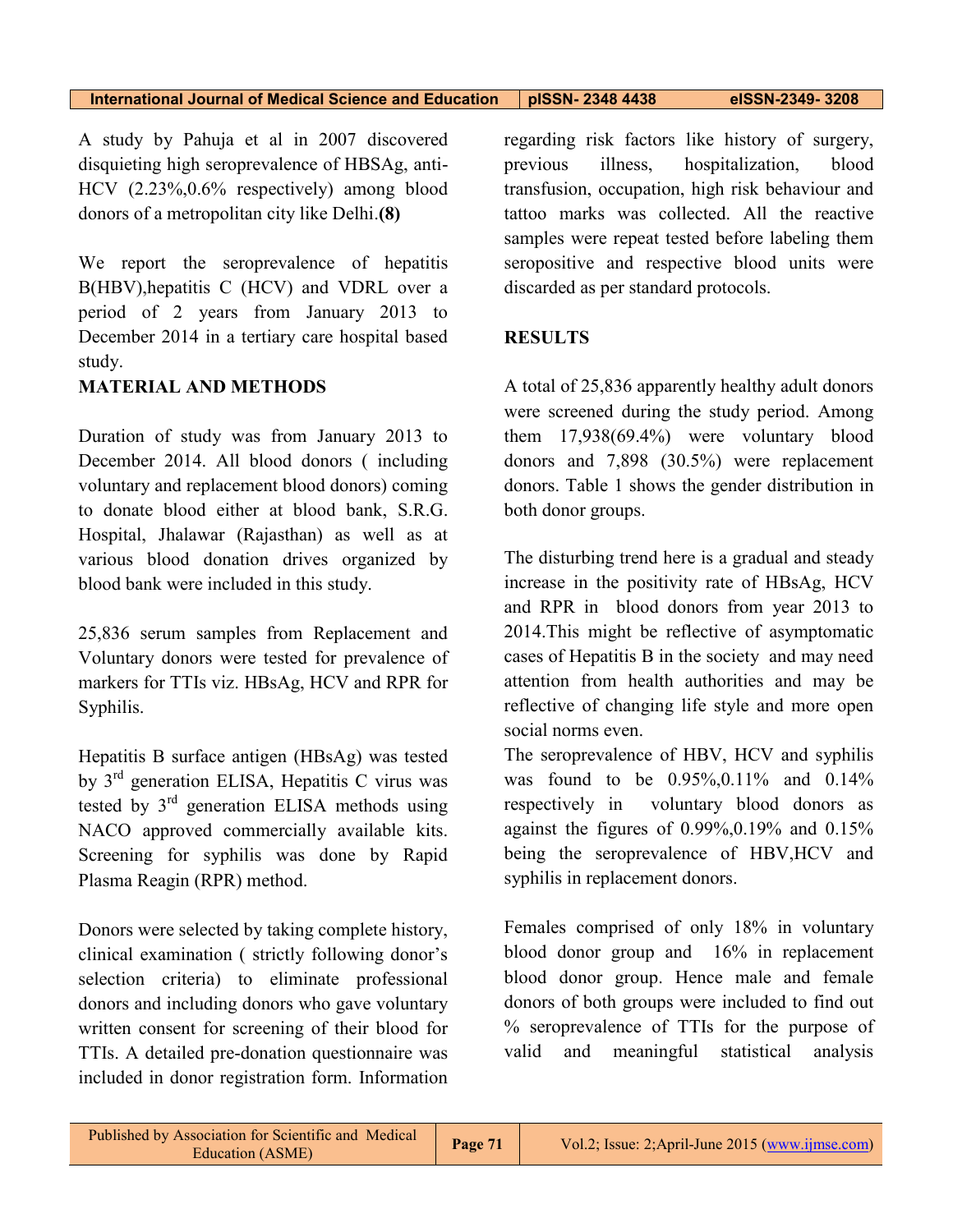Comparison our data, it seems that all the viral markers were more or less correlating with the data from various studies carried out at various centers in Delhi, Ludhiana, Haryana, U.P., West Bengal and Bangalore. Our study reveals an average overall prevalence of HCV antibodies in Blood Donors serum as being 0.15 % (about 0.12% in 2013 to a increase of 0.18% in 2014 ) which is significantly lower than other regions of India. The reason for this may be either a particular geographical distribution or declining rate of HCV positivity in healthy population. The wide variations of HCV seroprevalence in different studies in India might be due to the use of different generation of ELISA test kits, having different sensitivities and specificities. Various studies have reported an international HCV prevalence range of 0.42-1.2%.

## **DISCUSSION :**

TTIs continue to be a big threat to the safety of blood supply more so in developing and under developed countries.(9) Viral infections are the major cause of morbidity and mortality in blood recipients.(10) In this study in North India we found overall sero-prevalence of 0.84% of TTIs among healthy blood donors. The trend of seropositivity increased from 0.71% to 0.87% over period of time from 2013 to 2014;might be due to change in life style and open social norms here.

Among these, highest prevalence was for hepatitis  $B(1.94\%)$ ; and this prevalence-rate was high even as compared to 0.87% which was found in Jaipur, Rajasthan.(11). Different studies stated that sero-prevalence of hepatitis B among blood donors was higher than HIV,HCV and syphilis.(11,12,13,14,15)

Most common viral hepatitis next to Hepatitis B is Hepatitis C. In this study the seroprevalence for hepatitis C was 0.29% which is quite low as compared to other studies.(16,17,18)

Higher prevalence levels for HBsAg were found in remote rural areas as compared with the less remote areas; might be due to repeat use of needles by quacks here. Improper disposal of hospital wastes is one of the most common contributing factors associated with the spread of hepatitis C .

TTIs contribute a definite and serious complication of blood transfusion even with nonrenumerated so called " safe blood donors" .Taking into account the higher seropositivity among replacement donors, there should be motivation of public for voluntary donation and directed donation should be discouraged. As the enormity of Hepatitis B is more than HCV antibody screening should be routinely done. In spite of all testing the risk of disease transmission through blood cannot be declined to zero due to lack of investigations which are 100% sensitive, difficulty in adopting the high sensitive test like DNA hybridization and PCR for bulk use, failure to detect those donors who are in the window period and also the potential for novel infectious agents. The increased testing will also result in loss of some safe donors due to false positivity and additional expense of testing to the patient.

The present study highlighted serious concerns regarding the safety of the blood supply still after donor screening for HBsAg. Medical and nursing schools must provide proper knowledge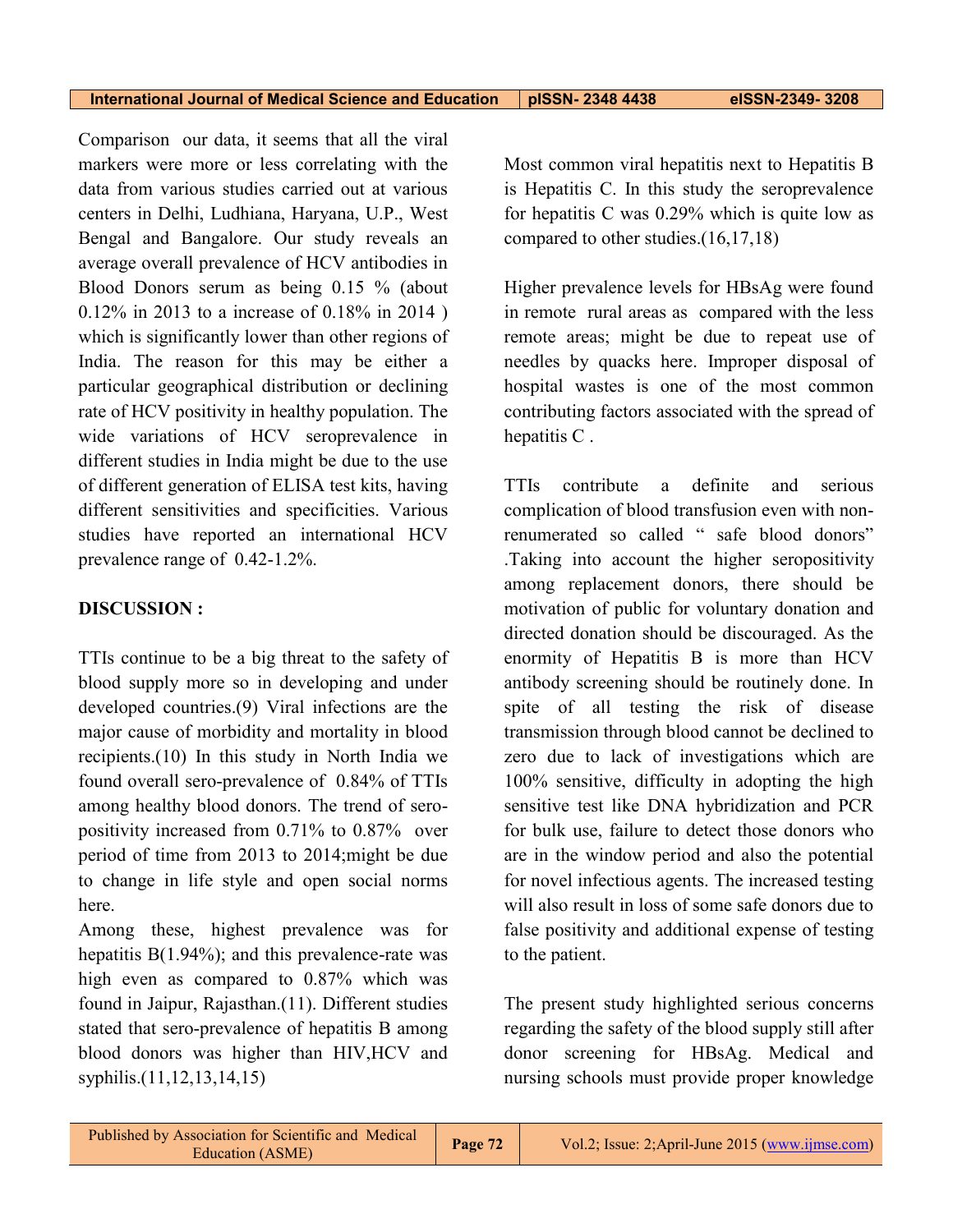about the disease and emphasize on quality practice. WHO has rated Pakistan as  $2<sup>nd</sup>$  Country in the world having high rates of chronic infections mainly attributed to unsafe injection using contaminated equipment.

## **CONCLUSION**

It is apparent from the results of present study, higher Incidence of Transfusion Transmissible infections have been observed among Replacement donors compared to Voluntary donors. Our study is comparable to other studies carried out in India. Efforts should be made to increase the number of voluntary donors and reduce replacement donations to a minimum.

The major concern in transfusion services today is increased seropositivity among Replacement Donors for HBsAg, HCV and syphilis. With the advent of nucleic acid amplification techniques (NAT), western countries have decreased the risk of TTI to a major extent. But the costeffectiveness of NAT is poor. The NAT has added benefits but its high financial cost is of concern, especially in underdeveloped countries like India. Apart from NAT for donor screening, other factors such as public awareness, vigilance of errors, educational and motivational programs is sure to help in decreasing the infections.

## **ACKNOWLEDGEMENT:**

The authors are grateful to the members of blood bank, S.R.G.Hospital, Jhalawar and specially to Dr. Jhaman Mehta HOD, Dept. of Pathology, Dr. N.Mogra, Sr.Professor, Pathology and Dr .K.K.Sharma Hospital Superitendant, S.

R.G. Hospital, Jhalawar, Rajasthan for the academic help to generate the data.

## **REFERENCES:**

1. S.P.Thyagarajan, S.Jayaram, and B.Mohanavalli, "Prevalence of HBV in general population of India," in Hepatitis B in India: Problems and Prevention, S.K. Sarin and A.K.Singhal,Eds.,pp.5-16,CBS, New Delhi,India,1996.

2. R.C.Jain, S.D.Bhat, and S. Sangle, "Prevalence of hepatitis surface antigen among rural population of Loni area in Ahmednagar district of Western Maharastra," The Journal of the Association of Physicians of India, vol.40, no.6, pp. 390-391,1992. View at Scopus

3. S.R.Pal, N.L.Chitkara, S.Choudhary, D.V.Dutta, S.D.Deodhar, and P.N.Chhuttani, "Hepatitis B virus infection in Northern India.Prevalence,subtypes, and seasonal variation," Bulletin of the World Health Organization, vol.51, no.1, pp.13-17,1974. View at Scopus

4. V.N.Mital, O.P.Gupta, D.K.Nigam, P.C.Saxena, and S. Kumar, "Pattern of hepatitis B antigen-contact and carrier state in Northern India," Journal of the Indian Medical Association, vol.74,no.6, pp. 105-107, 1980.View at Scopus

5. O.Sobeslavsky, "Prevalence of markers of hepatitis B virus infection in various countries: a WHO collaborative study," Bulletin of the World Health Organization, vol.58,no.4,pp.621- 628,1980. View at Scopus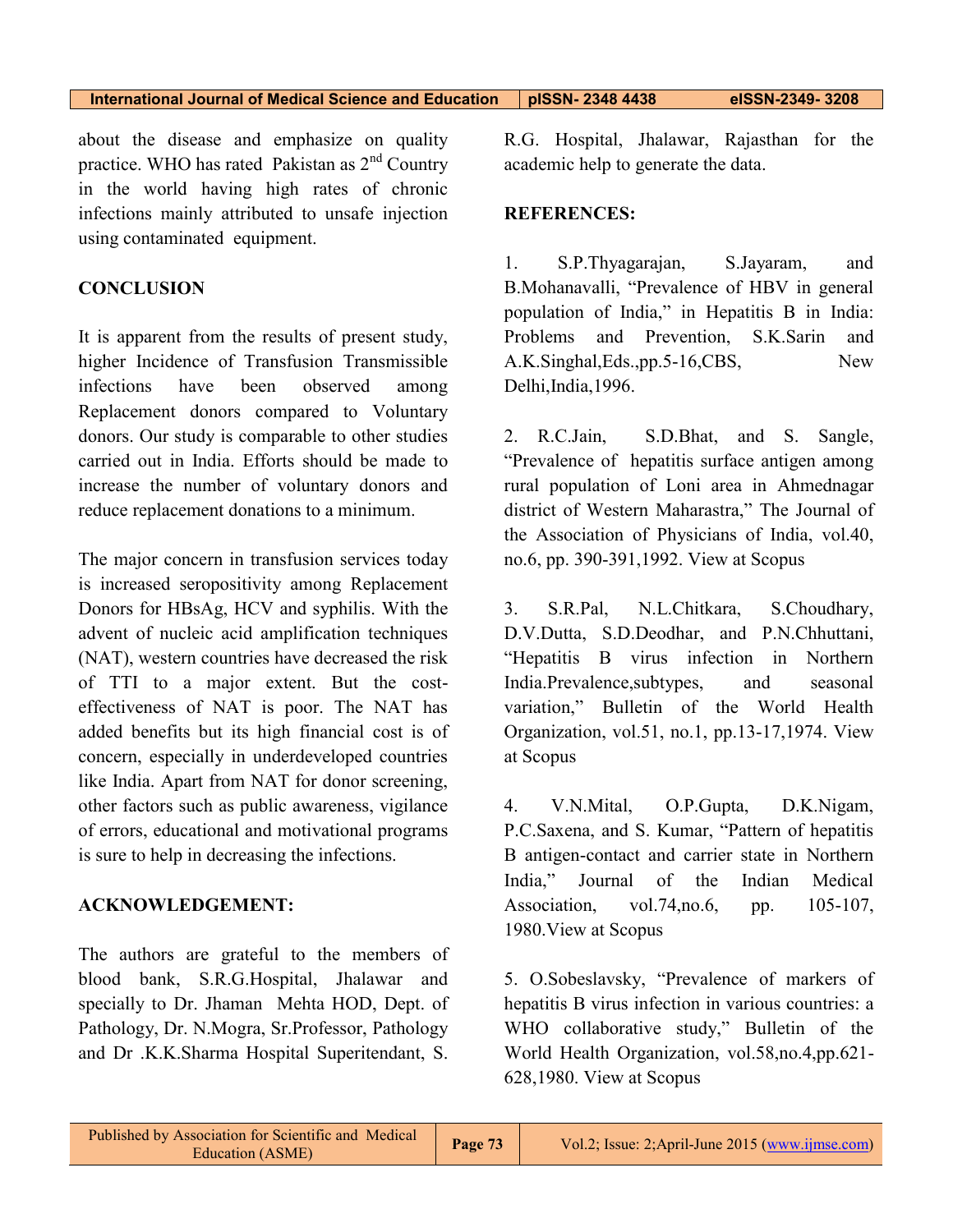6. B. N. Tandon, M.Irshad, M.Raju, G.P.Mathur, and M.N.Rao, "Prevalence of HBsAg and anti-HBs in children and strategy suggested for immunization in India," Indian Journal of Medical Research A, vol.93,pp.337-339,1991/ View at Scopus

7. Tiwari BR, Ghimmire P, Karki S, Raj Kumar M,2008.Seroprevalence of human immunodeficiency virus in Nepalese blood donors: A study from three regional blood transfusion services. Asian Journal of Transfusion Science,2:66-68.

8. Pahuja S, Sharma M, Baitha B, Jain M Prevalence and trends of markers of hepatitis C virus, hepatitis B virus and human immunodeficiency virus in Delhi blood donors. A hospital based study. Jpn J Inf Dis 2007;60:389–391

9. Leena MS, Mohd. Shafee: Trend and prevalence of transfusion transmitted infections among blood donors in rural teaching institute, south India: Journal of Pathology of Nepal 2012, vol.2,203-206

10. Siddiqui FA, Akhtar K, Sherwani RK, Rehman K, Alam F, Ansari A. prevalence of Hepatitis C virus in Aligarh: A seven year experience. Indian J Comm Med 2009; 34:264-5

11. Sood S, Malvankar S.Seroprevalence of Hepatitis B Surface Antigen, Antibodies to the Hepatitis Virus, and Human Immunodeficiency Virus in a Hospital-Based Population in Jaipur, Rajasthan.Indian J Comm Mede 2010;35:165-8.

12. Srikrishna A, Sitalakshmi S, Damodar P. How safe are our safe donors? Indian J. Pathol Microbiol 1999;42:411-6

13. Makroo RN, Salil P, Vashist RP,Shivlal. Trend of HIV infection in the blood donors of Delhi. Indian J.Pathol Microbiol 1996;39:139- 42.

14. Kurl A,Berry V,Dhanoa J,Manish A.Seropositivity of HBsAg,Anti HCV and Anti HIV among blood donors : A comparative study on three years of 5 years interval.Indian J Pub Health 2007;51:41-2.

15. Adhikari L, Bhatta D, Tsering DC, Sharma DK, Pal R, Gupta A. Infectious disease markers in blood donors at Central Referrel Hospital,Gangtok,Sikkim.Asian J Transf Sci 2010;4:41-2.

16. Bhattacharya P1, Chandra PK, Datta S, Banerjee A, Chakraborty S, Rajendran K, Basu SK, Bhattacharya SK, Chakravarty R. .Significant increase in HBV, HCV, HIV and syphilis infections among blood donors in West Bengal, Eastern India 2004-2005: exploratory screening reveals high frequency of occult HBV infection. World J Gastroenterol 13:3730-33

17. Chandra T, Kumar A, Gupta A (2009) Prevalence of transfusion transmitted infections in blood donors: an Indian experience. Trop Doct 39:152-154 Indian J Hematol Blood Transfus (Jan-Mar 2011)27(1):1-65

18. Srikrishna A, Sitalakshmi S, Damodar P (1999) How safe are our donors.Garg S, Mathur DR, Gard DK (2001) Comparison of

| Published by Association for Scientific and Medical<br>Education (ASME) | Page 74 | Vol.2; Issue: 2; April-June 2015 (www.ijmse.com) |
|-------------------------------------------------------------------------|---------|--------------------------------------------------|
|-------------------------------------------------------------------------|---------|--------------------------------------------------|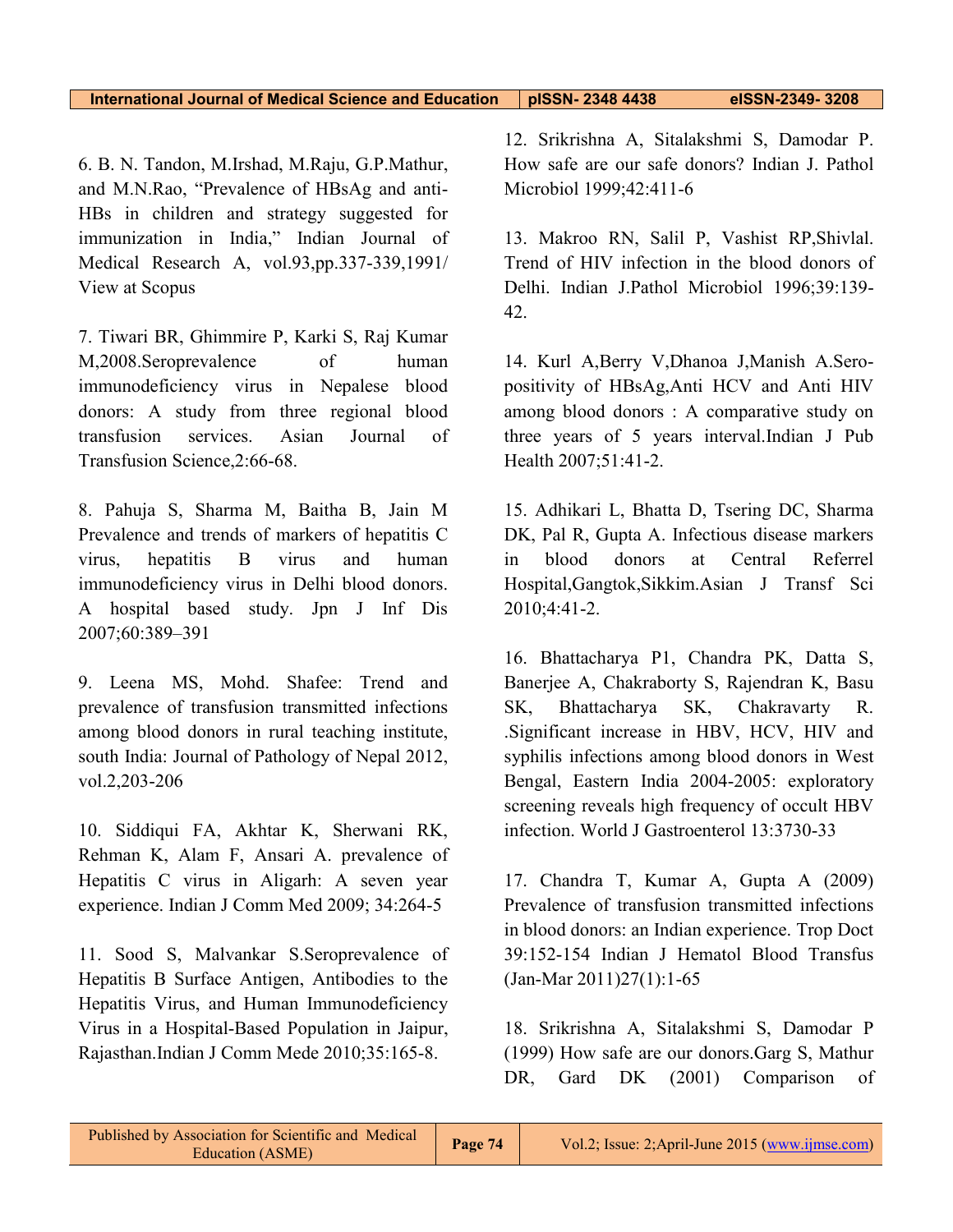seropositivity of HIV,HBV,HCV and syphilis in replacement and voluntary 44:409-412

## **Table 1 : Year & Gender wise distribution of blood donors**

| Year               | <b>Voluntary Donors</b> |                |                             | <b>TOTAL</b><br>Replacement donors |                |                               |                                            |
|--------------------|-------------------------|----------------|-----------------------------|------------------------------------|----------------|-------------------------------|--------------------------------------------|
|                    | M                       | $\overline{F}$ | <b>TOTAL</b><br>(Voluntary) | M                                  | $\overline{F}$ | <b>TOTAL</b><br>(Replacement) | <b>Total Blood Donors</b><br>(Both Groups) |
| 2013               | 6980                    | 1290           | 8270                        | 3047                               | 668            | 3715                          | 11,985                                     |
| 2014               | 7735                    | 1933           | 9668                        | 3556                               | 627            | 4183                          | 13,851                                     |
| <b>GRAND TOTAL</b> | 14,715                  | 3,223          | 17,938                      | 6,603                              | 1,295          | 7,898                         | 25,836                                     |

## **Table 2 : Year Wise Trends of Seroprevalence of TTIs:**

| <b>INFECTIONS</b> | $Year - 2013$ | Year $-2014$ |
|-------------------|---------------|--------------|
| <b>HBV</b>        | 1.78%         | $2.10\%$     |
| <b>HCV</b>        | 0.12%         | 0.18%        |
| RPR(Syphilis)     | 0.25%         | $0.33\%$     |

## **Table 3 : Distribution of sero-positive cases in Voluntary vs. Replacement donors**

| <b>Infections</b> | Voluntary donors  | Replacement donors | <b>TOTAL</b>       |
|-------------------|-------------------|--------------------|--------------------|
|                   | (Total no.17,938) | (Total no.7,898)   | (Total no.25, 836) |
| <b>HBV</b>        | $(170)0.95\%$     | $(78)0.99\%$       | $(248)1.94\%$      |
| <b>HCV</b>        | $(20)0.11\%$      | (15)0.19%          | $(35)0.30\%$       |
| <b>RPR</b>        | (25)0.14%         | (11)0.15%          | (36)0.29%          |